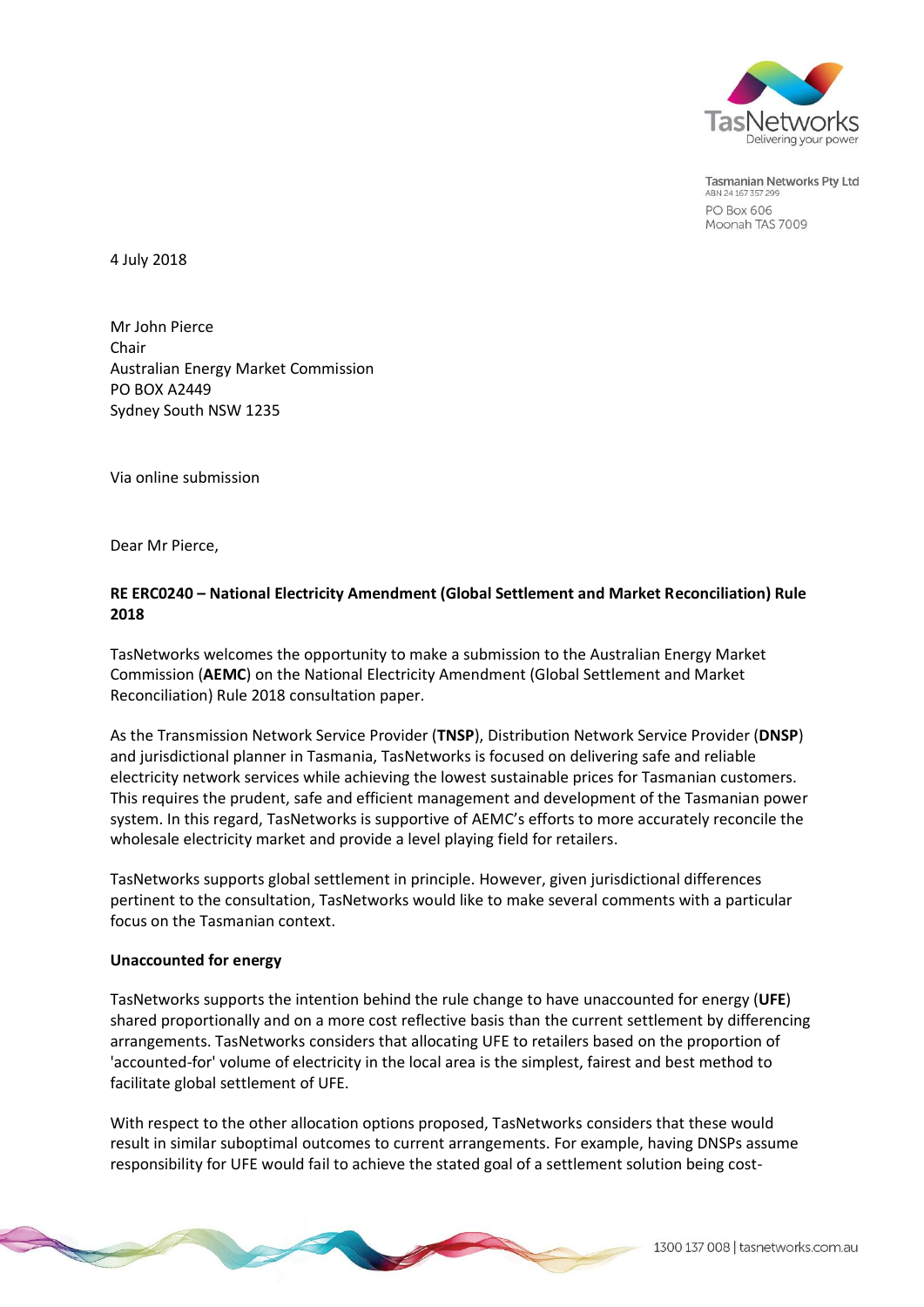reflective of individual retailers' customer loads. Moreover, and as highlighted in the consultation paper, this would also further weaken the incentive on retailers to reduce commercial losses.

## **Virtual transmission nodes**

Tasmania currently has two virtual transmission nodes (**VTNs**). One each for all customers, excluding transmission connected customers, in Hobart and Launceston. These were established when Tasmania joined the NEM because it was recognised that due to the nature of the Tasmanian power system, and in contrast with other jurisdictions, the relevant transmission nodes for customers could and would change on a regular basis.

To illustrate, Hobart can currently be fed by seven transmission substations with Launceston capable of being fed by six. This is further complicated by the fact that, owing to the asset split when Transend was broken up, transmission injection points are in some cases set at levels typically associated with distribution networks on the mainland. As a result, any switching change resulting from changed hydro generation profile, planned outage or network fault can result in tens of thousands of customers' Transmission Node Identifier (**TNI**) changing.

In this manner, it is unclear how TasNetworks could remain compliant with the requirements to update the Market Settlement and Transfer Solution (**MSATS**) system when there is currently no automated bulk update MSATS feature appropriate to update the affected Hobart or Launceston National Meter Identifiers (**NMIs**). Implementing a technical solution to expedite this process is complicated by the fact that, due to the historical usage of VTNs, there are presently no links between TasNetworks systems that contain customer information and those that facilitate network control. This would likely involve a bespoke solution to remedy and entail significant up-front capital expenditure and ongoing operational expenditure to support.

Given this, and the fact Tasmania has effectively no independent retailers<sup>1</sup>, TasNetworks preference is for a derogation to keep the existing VTN arrangements in place until such time as retail competition matures in Tasmania. If this is impractical, TasNetworks would, however, also support VTNs being retained and settlement performed at the local area level (option five in the consultation paper). Aside from obviating the costs above by retaining current VTN arrangements, this would require fewer changes to AEMO and DNSP systems and would be more cost reflective than the current settlement by differencing protocol. Alternatively, the AEMC might also consider whether the NER holds a set of principles for AEMO to follow which could allow for variants in VTN application and reporting. This would also provide flexibility to deal with other situations including short term extreme events such as acts of god and extraordinary technical issues.

Despite this preference, TasNetworks acknowledges that the reasons underlying this preference are idiosyncratic and are unlikely to hold for other jurisdictions. In this regard, TasNetworks supports the application of another VTN solution for those jurisdictions as required.

# **Unmetered loads**

 $\overline{a}$ 

TasNetworks currently provides interval data for all unmetered connection points in Tasmania to AEMO. This is calculated based on specific load tables for lighting, or on the peak load as measured by the connection equipment for non-lighting loads. As such, there is no need to agree on the specific quantum of this energy for global settlement purposes in Tasmania.

 $1$  ERM has a minor presence in the small business segment.